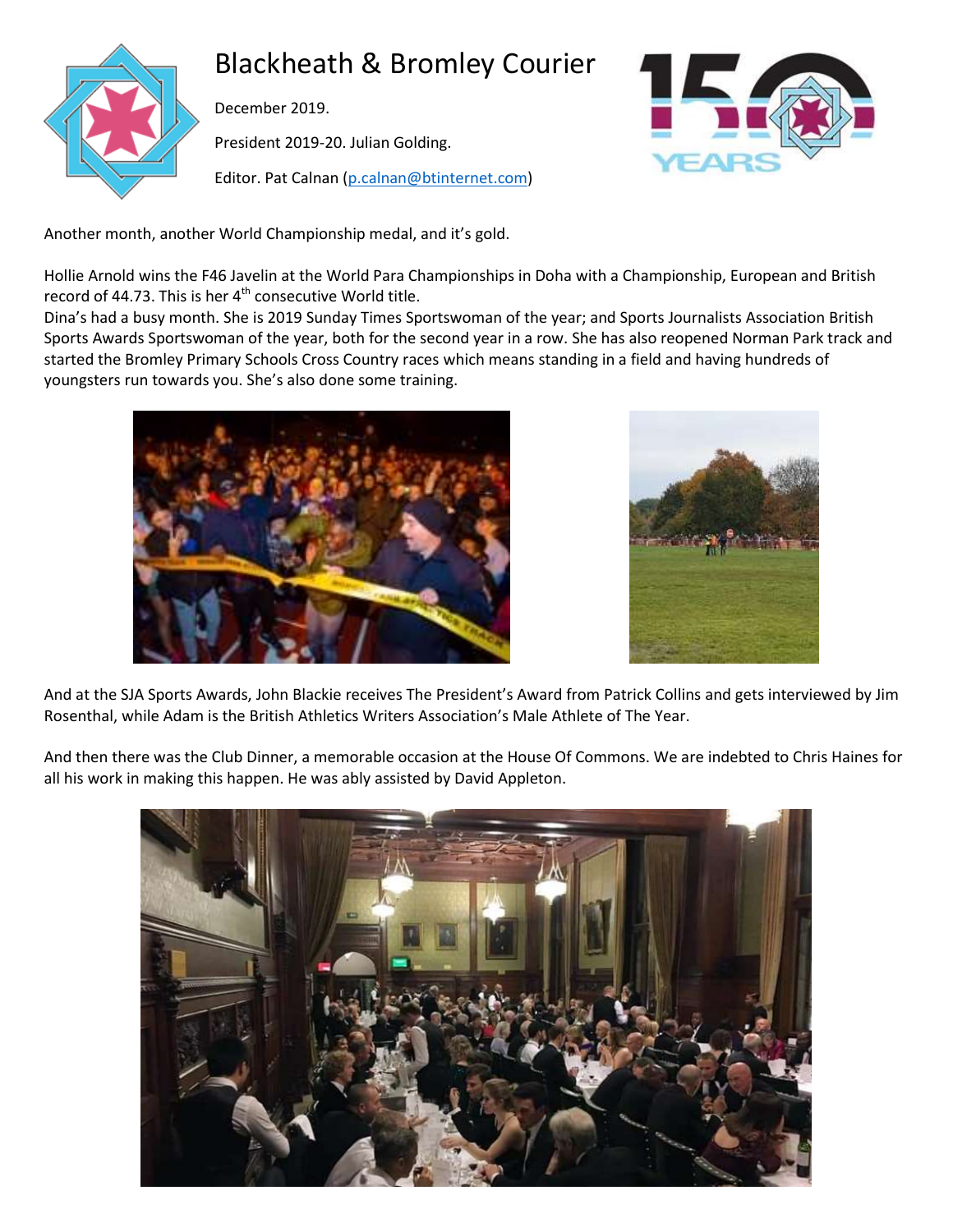At the end of the month plans for a redeveloped community multi-sports facility at Norman Park were approved. It is unlikely that construction will begin before the end of the 2020 track and field season.

We have also been awarded Clubmark.

There was some frustration for Paul Ross Davies who was selected to compete in the British Masters Home International in Liverpool. He picked up an injury which he thought would keep him out of the race and so withdrew. However, the problem proved to be not as serious as first thought. He had to act as a reserve but did get to run in the Open Race.

#### **Rest In Peace**.

Sadly two of our members have passed away recently.

David Johnson was 89. As well as running, he was a keen Historian and author. At his funeral his daughter suggested he would be delighted if people rushed to buy any of his books as a tribute. They would make an ideal Christmas present

John Philip was a Life Member who died at the age of 72.

Our condolences to their families.

#### **All Change**.

At their AGMs both the British Athletics League and the UK Womens Leagues voted to dispand and to compete in the National Athletics League as a joint scoring men and womens competition. So next Summer our senior men and women are one team and they compete in the highest division in the League. It looks like the matches will be at Cardiff, Eton, Derby and Bedford.

The British Athletics League celebrated its 50 years of existence this year and a small publication has been produced to celebrate this landmark. It is a good read and the Club is featured prominently. A copy will be available to view at the Clubhouse and can be found in the Peter Stenning bookcase.

#### **Club 150 Celebrations**

**Club 150 Leaderboard** – Full details and latest standing are on the Club website. "A year long running challenge to get all members to run an officially timed mile".

### **Forthcoming Fixtures**

#### **December**

Sat 7 – Intercounties Cross Country and National Masters Cross Country Championships, Horspath, Oxford.

Sat 14 – Kent League, Foots Cray Meadows.

Sat 14 – Sun 15 Southern Indoor Combined Events Championships, Lee Valley.

Sun 15 – Christmas Yacht Handicap, Hayes. (B5)

Sat 21 – South Of The Thames Senior Champs. (7.5 miles) Lloyd Park.

Weds 26 – Fancy Dress Paperchase, Hayes.

### **January**

Sat 4 – Kent Cross Country Championships, Brands Hatch, West Kingsdown.

Sat 11 – Sun 12 – Southern Indoor Championships U17/U15/U13.

Sun 12 – Open 10km Cross Country (inc Vets Championships) and Mob Match v Beckenham Road Runners and Croydon Striders, 10.30 Hayes. (B6)

Sat 25 – SEAA Cross Country Championships, Parliament Hill.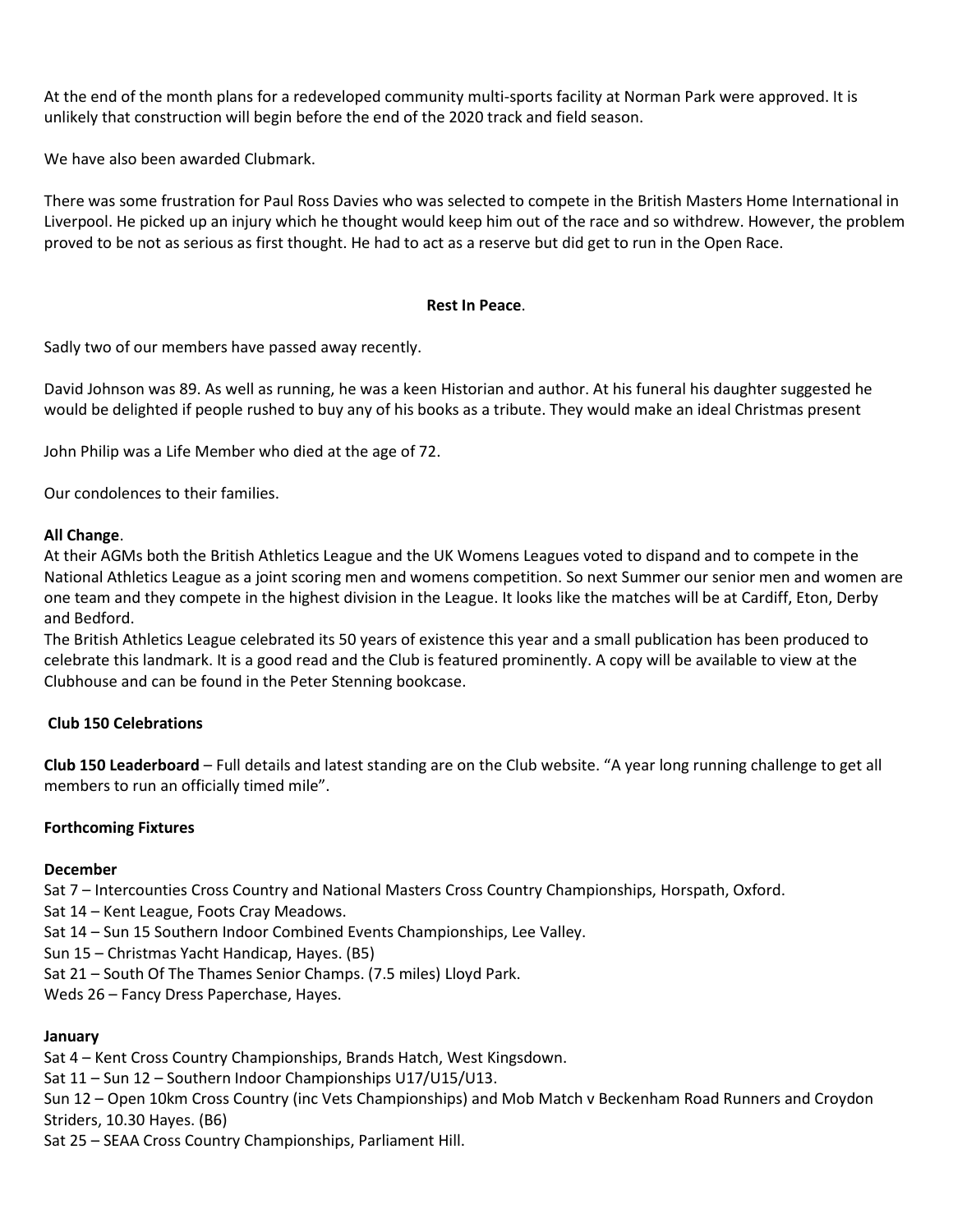### **Social Events**

Sunday 15th December. Christmas Lunch, Hayes. For the young and the not quite so young.



Wednesday 18<sup>th</sup> December. Wednesday Nighters Christmas Supper.



### **Results**

### **1/11/19**

**Lexington KY. USA. SEC Championships.** 17. Katy Ann McDonald 20.49.

**Southland Conference Championships, Conway AR. USA.** 14. Declan Neary 24.46.

### **2/11/19**

**ECCA Saucony England National Cross Country Relays, Mansfield. Senior Men**. 1. Leeds City 1.05.14 inc Phil Sesemann 16.09 and Graham Rush 16.22. 27. B&B "A" 1.11.15 ( Charlie Davis 17.17 (38), Josh Schofield 16.52 (18), James Habergham 17.22 (17), Dan Kennedy 19.41 (27)). Inc. (Tom Desborough 18.37 (69), Mark Cage 19.36 (74), Ian Firla 20.06 (69)). **Senior Women**. -. **Under 20 Men**. 10. City Of York 28.18 (inc Alex Botterill 9.32). 41. B&B "A" 32.06 (Callum Myatt 9.46 (42), Ben Gardiner 9.54 (35), Harry Fisher 12.25 (41)) **Under 20 Women**. 16. B&B "A" 29.58 (Yasmin Austridge 9.45 (28), Millie Smith 10.04 (18), Amy Leach 10.08 (16)). **Under 17 Men.** 8. B&B "A" 29.28. (Ollie Bright 9.20 (5), Tom Brash 10.01 (5), Sam Reardon 10.06 (8)). Inc. (Will Andrews 10.45 (84), Frederick Georgiou 10.59 (72)). **Under 17 Women**. 10. B&B "A" 29.33 (Tola Pearce 9.21 (11), Ailbhe Barnes 9.44 (1), Zakia Mossi 10.26 (10)), 13 B&B "B" 29.46. (Ava White 9.38 (22), Zoe White 9.52 (10), Jessica Neal 10.15 (13), Inc. Lucrezia Polloni 9.27 (16)). **Under 15 Boys**. 30. B&B "A" 22.42 (Matthew Smith 6.55 (8), Ted Marston 7.55 (31), Thomas Sugden 7.51 (30)). Inc. Nathan Firla 7.41 (74). **Under 15 Girls**. 8. B&B "A" 24.08 (Hannah Clark 7.52 (20), Lara Mannes 8.01 (8), Lily Meers 8.14 (8)). 43. B&B "B" 25.51 (Imogen Hadley 8.13 (44), Amelia Middleton 9.11 (59), Carys Firth 8.26 (43)). 47. B&B "C" 26.02 (Isabella Louth 8.31 (62), Oliia Wauters 8.33 (46), Cara Gould 8.57 (47)). **Under 13 Boys**. 43. B&B "A" 24.28 (Alexander Middleton 7.28 (22), Hendri Verster 8.11 (27), Harry Fage 8.48 (43)). **Under 13**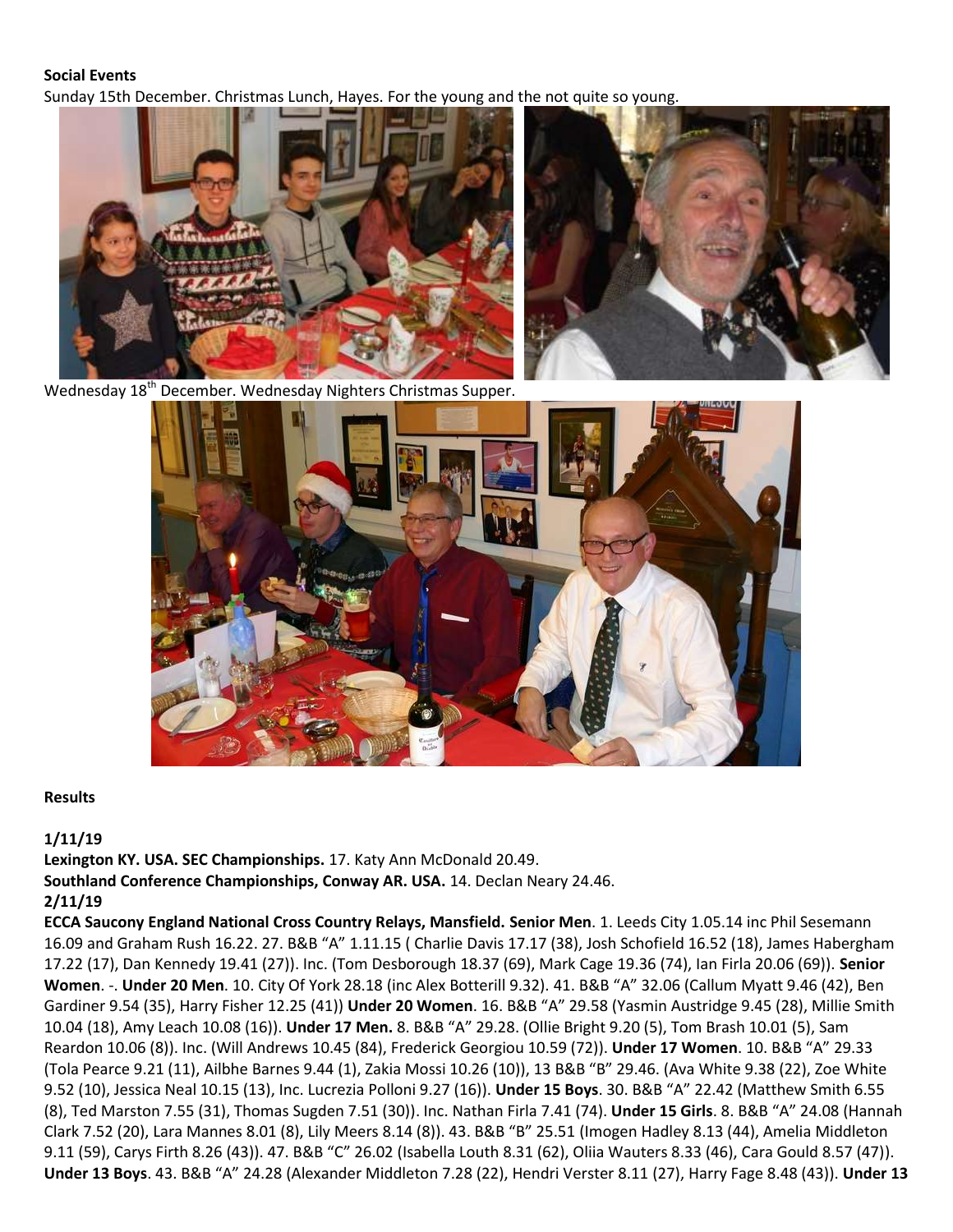**Girls**. 17. B&B "A" 25.05 (Megan Barlow 8.18 (37), Amie Gould 8.29 (21), Francesca Middleton 8.17 (17)). 21. B&B "A" 25.15 (India Blakey 8.32 (52), Lara Tunali-Flynn 8.31 (29), Megan Slattery 8.12 (21)). 23. B&B "C" 25.29 (Maria Salamanca 8.25 (44), Alyssa Firla 8.47 (36), Luciana Smith 8.16 (23)).

Oxford V Cambridge Freshers Varsity Match, Cambridge. Men. 800. 1. Angus Harrington 2.09.2. JT. 1. Angus Harrington 42.42.

**Parkruns. Greenwich**. 15 Steve Pairman 21.17, 174 Julia Pairman 30.24. **Beckenham Place park**. 6 Clayton Aves 19.30, 36 Sally Haffenden 23.48, 51 James Unwin 25.12, 96 Leszek Malynicz 28.07, 110 Bernard Wilson 29.09. **Beckton.** 30 James Perry 31.08. **Burgess park**. 58 James Morris 22.47. **Orpington**. 55 Mick Keene 30.31, 94 Karen Desborough 36.08. **Tonbridge.** 40 Mark Williams 22.55. **Peckham Rye.** 159 Maz Turner 33.50. **Lullingstone.** 5 Nick Barber 23.43. Heslington. 60 Dylan Reees-Fellows 22.58. **Dartford Heath**. 26 George Collins 23.49. **Catford.** 14 Andrew Lawes 22.06. **Coldham's Common**. 53 Rod Harrington 23.09. **Bethlem Royal Hospital**. 5 Ellie Osmond 20.48 (1st woman). 8 Daniella Harper 21.52, 15 Ian Montgomery 23.37, 24 Holly Kibblewhite 25.02, 44 Madeleine Marston 28.17, 45 Mike Simms 28.21, 59 Jackie Montgomery 30.47. **Squerryes Winery**. 34 Anne Cilia 31.03, 77 Graham Smith 38.31.

### **7-15/11/19**

**World Para Athletics Championships, Doha.** F46**.** JT. 1. Hollie Arnold 44.73.

### **9/11/19**

**Chiltern League inc British Athletics Cross Challenge, Milton Keynes. Senior Men.** 19. Charlie Davis 31.09, 22. Josh Schofield 31.19, 26. James Habergham 31.28.

**Kent Cross Country League, Danson Park. Senior Women.** 13. Amy Leach 20.03, 54. Sally Haffenden 22.36, 55. Jenny Leng 22.37. Team 7<sup>th</sup>. Overall 18<sup>th</sup>. **Under 20 Men**. 5. Joseph Georgiadis 17.21. Team. -. Overall 2<sup>nd</sup>. **Under 20 Women**. 2. Amy Leach 20.03. Team. -. Overall. -. **Under 17 Men**. 7. Sam Reardon 17.01, 15. Jake Leng 18.02, 19. Justin Stover 18.20, 21. William Andrews 18.27, 25. Callum Horton 19.06. Team 3<sup>rd</sup>. Overall 2<sup>nd</sup>. **Under 17 Women**. 1. Zoe White 19.15, 2. Ailbhe Barnes 19.26, 5. Ellie Osmond 19.54, 7. Isabelle Stoneham 20.17, 12. Olivia Berry 21.18. Team 1<sup>st</sup>. Overall 1<sup>st</sup>. Under 15 Boys. 4. Matthew Smith 13.47, 7. Alessio Tutt 13.50, 19. Arthur Starvis 14.35, 22. Thomas Sugden 15.03, 25. Ted Marston 15.09, 41. Nathaniel Brunner 16.31. Team 3<sup>rd</sup>. Overall 2<sup>nd</sup>. **Under 15 Girls**. 1. Hannah Clark 15.43, 2. Carys Firth 15.44, 5. Lily Meers 16.08, 8. Cara Gould 16.30, 9. Cameron Kelly Gordon 16.35, 12. Isabella Louth 16.41, 18. Olivia Wauters 16.55, 21. Sofia Plum Maher 17.14, 35. Abigail Smith 18.18, 41. Liberty Whyte 18.51, 46. Amelie Willars 19.39. **Under 13 Boys**. 7. Joshua Healey 10.58, 9. Jasper Brooks 11.02, 16. Hendri Verster 11.38, 18. Harry Fage 11.44. Team 4<sup>th</sup>. Overall 4<sup>th</sup>. **Under 13 Girls**. 2. Molly May Mooney Clarke 11.17, 4. Amie Gould 11.34, 6. Luciana Smith 11.38, 10. Maria Salamanca 11.53, 14. Lydia Witcombe 12.03, 16. Tallulah Ndikanwu 12.10, 23. Alyssa Firla 12.27, 35. Madeleine Marston 13.15, 36. Lydia Marston 13.17, 54. Lola Bischoff 18.12. Team  $1<sup>st</sup>$ . Overall  $1<sup>st</sup>$ .

**Alton Sports Hampshire League, Sparsholt College**. Senior Men. 10. Alex Bruce Littlewood 32.16.

**Start Fitness Metropolitan League, Welwyn Garden City**. Men. 89. Angus Harrington (Cambridge Uni) 27.48

**Sport Systems Surrey Mens League, Div One, Wimbledon Common**. 2. Ross Braden (Kent AC) 26.55.

**Sport Systems Surrey Ladies League Div One, Mitcham Common**. 103. Jane Bradshaw (Dulwich Runners) 25.39.

**Enfield Open 7 Mile Race Walk**. 29. David Hoben 80.08. **5 Mile race walk**. 3. Peter Hannell 62.45.

**Parkruns. Bromley**. 1 Daniel Kennedy 17.01, 7 Roger Beswick 18.06, 20 Steve Evenden 19.44, 22 Paul Kerekgyarto 19.48, 24 Steve Pairman 19.52, 37 Stuart Cullum 20.29, 38 Adrian Stocks 20.30, 42 Daniella Harper 20.37, 87 Mark Williams 22.10, 106 James Unwin 22.32, 152 Iain Swatton 23.36, 224 Jamie Muir 25.27, 274 John Leeson 26.43, 314 Bernard Wilson 27.34, 329 Tom Leeson 27.43, 541 Graham Smith 33.57. **Hampstead Heath**. 6 Richard Daniels 19.08. **Maidstone**. 275 Tom Phillips 34.35. **Beckenham Place park**. 5 Clayton Aves 19.07, 71 Nigel Wood 24.05, 125 Leszek Malynicz 27.33. **Nonsuch**. 7 Jessica Keene 18.58 (1st woman), 328 Mick Keene 28.11. **Crystal Palace**. 21 Nick Barber 20.52, 171 Rod Harrington 26.45. **Lloyd park.** 52 Sarah Belaon 26.51. Billericay. 173 James Perry 30.22. **Hoblingwell**. 5 Nigel Haffenden 23.53. **Dulwich**. 150 Peter Hamilton 23.31. **Orpington**. 158 Karen Desborough 34.30, 182 Andrew Kingsmell 37.55. **Yeovil Montacute park**. 223 Adrian Perry 36.36. **Peckham Rye**. 151 Peter Rogers 26.03. **Exmouth.** 46 Bob Minting 23.42. **Clapham Common**. 223 James Cunningham 24.22. **Catford.** 21 Andrew Lawes 21.55. **Inch Beach**. 2 Mike Simms 23.15. **Foots Cray Meadows**. 20 John Turner 26.38, 52 Maz Turner 35.50, 57 Zoe Kingsmell 37.09. **Bethlem Royal Hospital**. 4 Richard Webb 20.26, 22 Ian Montgomery 24.15, 55 Jackie Montgomery 30.01.

# **13/11/19**

**London Universities and Colleges League, Wimbledon Common**. Women. 17. Amy Leach (SMU) 19.54. **15/11/19**

**NCAA Div 1 South Central Regional Championships, Fayetville, AR**. Men. 49. Declan Neary 31.43. Women. 14. Katy-Ann McDonald 21.22.

**16/11/19**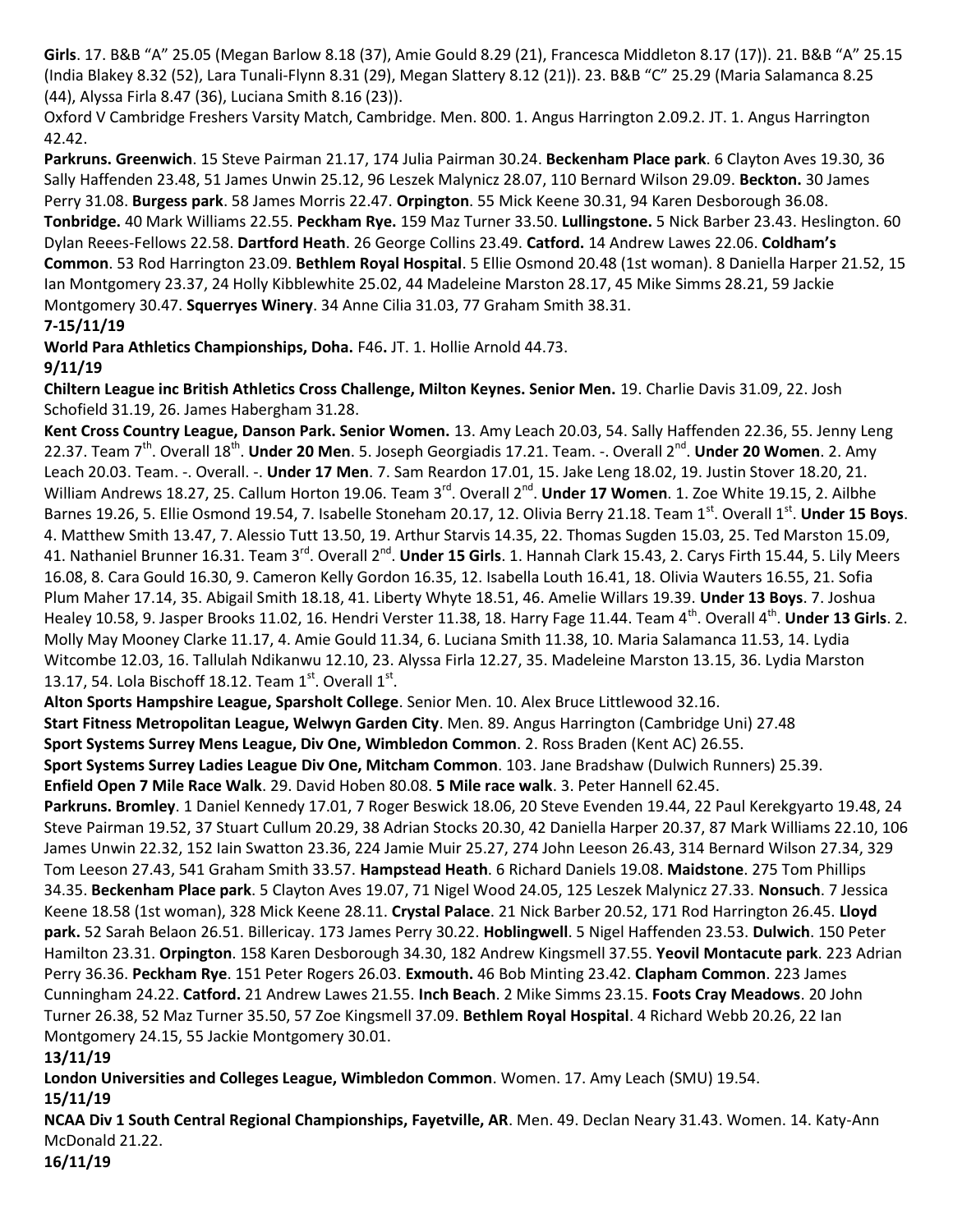**London Championships, Parliament Hill. Men.** 41. Danny Brewer 40.27, 59. Dan Kennedy 41.09, 98. Luca Ercolani 42.34, 158. Fintan Parkinson 45.02, 172. Joshua Dowling 45.27, 218. Jon Vintner 46.46, 239. Heath Anthony 47.20, 296. Darren Corneille 49.09, 409. Richard Byford 54.54. Team. 13<sup>th</sup> B&B. **Women**. 40. Amy Leach 25.49 (2<sup>nd</sup> U20).

**London Youth Games, Parliament Hill**. **Under 17 Men**. 2. Oliver Bright 16.56, 6. Tom Brash 17.33, 26. Sam Reardon 18.26, 29. Joel Rooney 18.28, 38. Jake Leng 18.55, 45. Will A 19.15, 72. Justin Stover 20.29. **Under 17 Women**. 6. Ailbhe Barnes 12.08, 7. Zoe White 12.12, 8. Naomi Toft 12.13, 10. Ava White 12.17, 14. Amy Miller 12.37, 15. Isabelle Stoneham 12.39, 16. Tola Pearse 12.41, 17. Zakia Mossi 12.42, 24. Livvy Berry 12.55, 31. Daniella Harper 13.20, 40. Jessica Neal 13.47. **Under 15 Boys**. 6. Matthew Smith 10.45, 12. Alessio Tutt 11.13, 19. Arthur Starvis 11.29, 29. Thomas Sugden 11.44, 31. Jake Anthony 11.44, 55. Ted Marston 12.13, 126. Nathaniel Brunner 13.12. **Under 15 Girls**. 1. Lara Mannes 7.53, 7. Lily Meers 8.16, 14. Carys Firth 8.23, 18. Kate Price 8.26, 20. Hannah Clark 8.27, 22. Cameron Kelly Gordon 8.28, 24. Gabriella Martin 8.31, 31. Olivia Wauters 8.39, 37. Cara Gould 8.45, 40. Isabella Louth 8.48, 46. Amelia Middleton 8.51, 54. Sofia Plum Maher 9.01, 132. Emily De Backer 9.51. **Under 13 Boys**. 4. Alexander Middleton 7.41, 10. Joshua Healey 7.53, 13. Jasper Brooks 7.58, 14. Franco Hillier 7.59, 37. Jed Starvis 8.21, 40. Hendri Verster 8.21, 64. Harry Fage 8.33. **Under 13 Girls**. 9. Molly-May Mooney-Clark 8.22, 10. Megan Slattery 8.23, 11. Lara Tunali-Flynn 8.25, 12. Francesca Middleton 8.25, 14. Emily Deveney 8.26, 22. Megan Barlow 8.30, 25. Tallulah Ndikanwu 8.36, 26. Amie Gould 8.36, 36. Maria Salamanca 8.48, 38. India Blakey 8.49, 57. Lydia Witcombe 9.09, 74. Alyssa Firla 9.17, 107. Erin Simpson 9.42. **Under 11 Girls**. 7. Naimah Mossi 7.03. **Cambridge University Cuppers, Gogmagog Hills.** Men. 19. Angus Harrington 34.35, 23. Robert Perry 35.36. Women. 2. Niamh Bridson Hubbard 22.31.

**Edinburgh University Braid Hills Open**. 76. Marco Arcuri 37.36.

**Parkruns. Bromley**. 24 Paul Kerekgyarto 19.58, 28 Steve Pairman 20.11, 39 Nigel Haffenden 20.45, 58 Mark Williams 21.29, 61 Sally Haffenden 21.33, 120 Iain Swatton 23.06, 226 Graham Coates 25.46, 296 Bernard Wilson 27.42, 306 Tom Leeson 28.02, 307 John Leeson 28.03, 313 Julia Pairman 28.19. **Bexley**. 270 Andrew Kingsmell 33.31, 281 George Collins 34.05. **Greenwich**. 1 Matthew Francis 16.56, 47 Charlotte Stickngs 23.53. **Maidstone.** 266 Tom Phillips 34.14. **Beckenham Place park.** 5 Clayton Aves 19.29, 15 Tim Nash 20.20, 18 David Beadle 20.30, 117 Leszek Malynicz 27.11, 119 Zoe Kingsmell 27.14. **Highbury Fields**. 314 Graham Smith 33.20. **Hoblingwell.** 7 Adrian Perry 24.32. **Mile End**. 253 Mick Keene 27.46. **Dulwich**. 72 Nick Barber 20.21, 163 James Morris 22.57. **Orpington.** 123 Karen Desborough 35.30. **Homewood**. 38 Zoe Wood 26.38. **Brentwood**. 15 Adrian Stocks 22.27. **Peckham Rye**. 141 Peter Rogers 26.09. Whinlatter Forest. 61 Andrew Riches 32.33. **Dartford.** 44 John Turner 25.13. **Worthing.** 301 James Perry 30.53. **Castle Park**. 37 Mike Simms 21.49. **Exmouth.** 63 Bob Minting 23.30. **Catford.** 65 Barry Wetherilt 24.26. **Littlehampton Prom**. 14 Rob Brown 21.37. **Bethlem Royal Hospital**. 3 Jennie Butler 21.22 (1st woman), 10 James Unwin 23.30, 20 Ian Montgomery 25.00, 45 Jackie Montgomery 30.04, 49 Agata Kuszneruk 31.30. **Jesmond Dene**. 9 Bertie Harrington 21.07.

### **17/11/19**

Brampton To Carlisle 10. 2. Phil Sesemann (Leeds City - 2<sup>nd</sup> claim) 47.45.

West Yorkshire League, West Park. Senior Men. 1. Graham Rush (Leeds City – 2<sup>nd</sup> claim) 27.52. **23/11/19**

**British Athletics Cross Challenge (inc European Trials, Liverpool & District and Mid Lancs League), Sefton Park. Senior Men**. 42. Ross Braden 32.44, 53. Josh Schofield 32.58, 64. Charlie Davis 33.20, 89. James Habergham 34.37. **Senior Women**. 19. Niamh Bridson Hubbard 29.48. **Under20/Under 17 Women**. 44. Maddy Mastrolonardo 17.12, 82. Naomi Toft 17.50, 92. Lucrezia Polloni 18.01.

**Surrey Walking Club Christmas Cup**. U15B 3000. 1. Jonathan Ellerton 19.06.6. Seniors. 8. David Hoben 36.24.7. **Parkruns. Bromley**. 8 Arthur Starvis 18.08, 11 Thomas Sugden 18.37, 12 Ted Marston 18.40, 13 Hannah Clark 18.46 (1st woman), 32 Franco Hillier 19.39, 36 Steve Evenden 19.50, 55 Nick Barber 20.26, 58 Paul Keregyarto 20.36, 61 Jed Starvis 20.48, 88 Nigel Haffenden 21.33, 90 Chris Swinfen 21.38, 95 Sally Haffenden 21.44, 115 Mark Williams 22.14, 233 Andy Tucker 25.01, 264 Graham Coates 25.42, 277 Yasmeen Islam-Medeaux 25.56, 313 Austin Adams 26.33, 319 Iain Swatton 26.36, 366 John Leeson 27.44, 376 Tom Leeson 27.54, 395 Sally Smith 28.31, 435 Agata Kuszneruk 29.39, 499 Graham Smith 31.39. **Bexley**. 10 Darren Corneille 20.27. **Maidstone**. 279 Tom Phillips 33.28. **Beckenham Place park**. 2 Luca Ercolani 18.14, 6 Clayton Aves 19.34, 10 David Beadle 20.26, 92 William Slack 26.24, 99 Leszek Malynicz 27.08. **Crystal Palace**. 83 Glen Read 23.10. Warrington. 211 Mick Keene 28.19, 212 Jessica Keene 28.20. **Dulwich**. 27 Tony Crowder 17.48. **Burgess park**. 144 James Morris 22.49. **Orpington**. 1 Joseph Georgiadis 19.08, 12 Cameron Kelly-Gordon 22.23, 18 Tim Ayres 23.03, 41 Gareth Griffin 26.08, 48 Dave Leal 27.00, 136 Karen Desborough 35.01. **Homewood**. 26 Zoe Wood 25.51. **Fulham Palace**. 29 Nick Perry 19.28. **Peckham Rye**. 121 John Turner 24.53, 275 Maz Turner 32.43. **Portobello park, Edinburgh**. 39 Steve Pairman 20.54, 216 Julia Pairman 28.41. **Hockley Woods**. 93 James Perry 28.22, 94 Adrian Perry 28.25. **Exmouth**. 69 Bob Minting 23.47. **Catford**. 48 Barry Wetherilt 23.20. **Foots Cray Meadows**. 4 Jason Meers 22.16, 7 Lily Meers 23.31 (1st woman). **Bethlem Royal Hospital**. 4 Ellie Osmond 20.25 (1st woman), 16 Heidi Forsyth 23.42, 20 Ian Montgomery 24.27, 56 Mike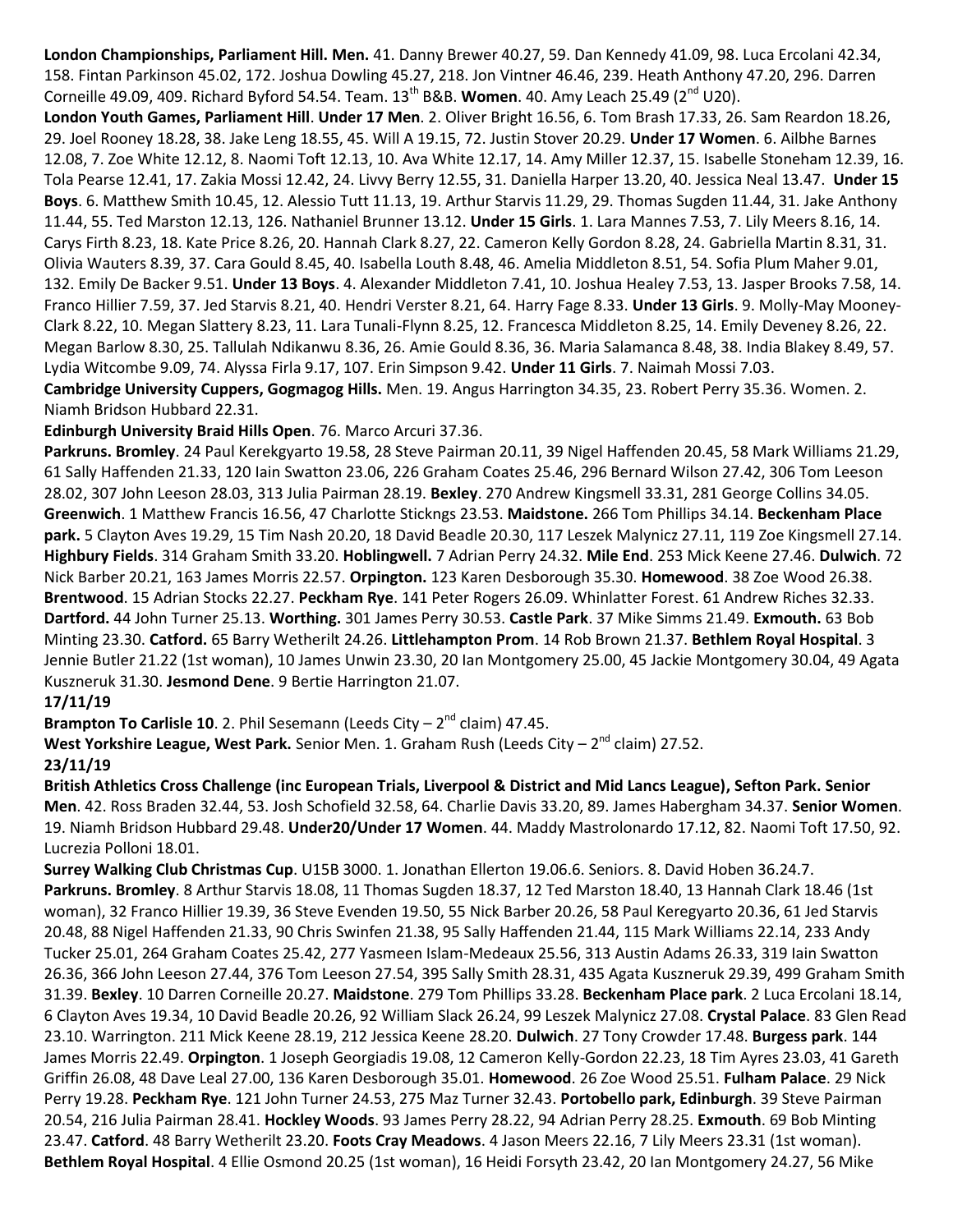Simms 29.58, 57 Jackie Montgomery 29.59. **Squerryes Winery**. 9 Mark Ellison 25.08, 10 George Collins 25.11, 41 Zoe Kingsmell 31.11, 42 Anne Cilia 31.13, 62 Andrew Kingsmell 39.21. **30/11/19**

**Kent County Masters Championships, Dartford.** M40. 15. Luca Ercolani 31.44, 22. Tony Crowder 32.33, 37. Gareth Evans 34.24, 54. Steve Evenden 36.16, 60. Paul Kerekgyarto 37.08, 76. Nic Corry 40.57. M50. 9. Heath Anthony 32.48, 16. Roger Beswick 33.30, 34. Clayton Aves 35.28, 38. Dave Beadle 36.13, 42. Steve Pairman 36.38, 47. Nick Barber 37.12, 70. James Unwin 39.56, 71. Mark Ellison 40.12, 75. Sheridan Morris 41.00. M60. 26. Luigi Arcuri 25.02, 37. John Turner 27.04, 39. Dave Leal 27.45. M70. 3. Peter Hamilton 25.16, 10. Jim Phelan 27.18. W45. 13. Jane Bradshaw 22.50, 19. Sally Haffenden 23.35. W65. 3. Maz Turner 37.03.

**Alton Sports Hampshire League, Wellesley Woodlands**. Senior Men. 7. Alex Bruce Littlewood 32.45 (Southampton). **Self Transcendence 10km, Battersea Park**. 8. Dan Kennedy 34.27, 87. Simon Harris

**Parkruns. Wimbledon Common**. 30 Tola Pearse 20.53. **Bromley**. 14 Amy Leach 19.30 (1st woman), 21 Thomas Sugden 20.16, 32 Tim Ayres 20.48, 42 Luciana Smith 20.59, 98 Iain Swatton 22.58, 143 Yasmeen Islam-Medeaux 24.10, 172 Andy Tucker 25.01, 259 Graham Coates 27.12, 264 Tom Leeson 27.21, 265 John Leeson 27.24, 284 Bernard Wilson 27.44. **Bexley**. 261 George Collins 33.26. **Hackney Marshes**. 217 Mick Keene 27.22. Brockwell Park. 172 Jason Short 25.43. **Maidstone**. 268 Tom Phillips 34.32. **Beckenham Place Park**. 57 Nigel Wood 24.47, 73 Will Slack 26.11, 85 Zoe Kingsmell 27.43. **Torbay Velopark**. 1 Ross Braden 15.31. **Crystal Palace**. 80 Glen Read 23.38, 93 Rod Harrington 24.10. **Orpington**. 12 Cameron Kelly-Gordon 21.48 (1st woman), 14 Carys Firth 22.05, 26 Austin Adams 23.32, 135 Karen Desborough 34.29. **Homewood**. 54 Zoe Wood 25.52. **Lanhydrock**. 2 Richard Daniels 21.39. **Peckham Rye**. 286 Peter Rogers 1.04.58. **Dartford.** 41 John Turner 25.20. **Dartford Heath**. 25 Gareth Griffin 25.57. **Catford.** 74 Barry Wetherilt 26.11. **Lancing Beach Green**. 74 James Perry 32.15, 82 Adrian Perry 34.21. **Littlehampton Prom**. 20 Rob Brown 22.10. **Bethlem Royal Hospital**. 44 Ian Montgomery 25.07, 81 Sally Smith 28.29, 104 Jackie Montgomery 29.55, 151 Graham Smith 35.23. **Leazes**. 8 Bertie Harrington 20.36. **Squerryes Winery**. 25 Anne Cilia 30.43.

### **100 years ago in 1919**

"Nicholls' Cup Day. – And what a day! Fog and darkness! We didn't regain the cup, but we certainly have the satisfaction of being pretty certain that had the three gentleman who saw their train go out at London Bridge (through the stupidity of the railway official, who told them it was not the West Wickham train) been running we should have been the winners." " "Fairy" tells us he came across C. N. Seedhouse in the City the other day. Afraid he won't be able to run again, but his son is to be trained for the 1940 Olympics" (Cyril Norman Seedhouse was the AAA's 440 yard champion in 1912 and 1914. He won a bronze medal, along with fellow Club man James Soutter, in the 4x440 yards at the Stockholm Olympics in 1912. Along with W. D. Lancefield, J T. Soutter and F T Browne, he formed the Blackheath team who won the AAA Mile Medley Championship in 1911 in a world record time. In 1913 he equalled the World record for 500 yards). "In addition to the evening runs from our own headquarters on Wednesdays, the Woodside Swimming Club have kindly invited us to run from the Norwood Swimming Baths, Birchanger Road, South Norwood (Norwood Junction L.B. & S. C. Railway) at 7.45 p.m. on Tuesdays".

### **75 years ago in 1944**.

The Club host the second of the SCCCA 5 mile Team races at Hayes, with 14 teams taking part and 104 starters. The race was started by the President A. D. Thwaites, who is also President of the S.C.C.C.A. this year. The Club finish 10<sup>th</sup> of the 14 teams… After the crowds had dispersed there was a committee meeting and those attending this stayed on to supper". A journey to Godalming for a match at against Charterhouse School. The Club enjoy a comfortable win. "Mention must be made of the enthusiasm of S. J. Clayton who made the long journey from Norwich to run for the Club…. After excellent hot baths and a substantial tea we began the homeward journey and found time and reason to debate on the advantages of a slow train in the hand over a fast train in the bush"

Next up a winning match against Oxford University "the University came to us for the first time since the commencement of the war, and very kindly saved us the tedious journey to Oxford, which very often precludes our fielding the best side possible"

### **50 years ago in 1969**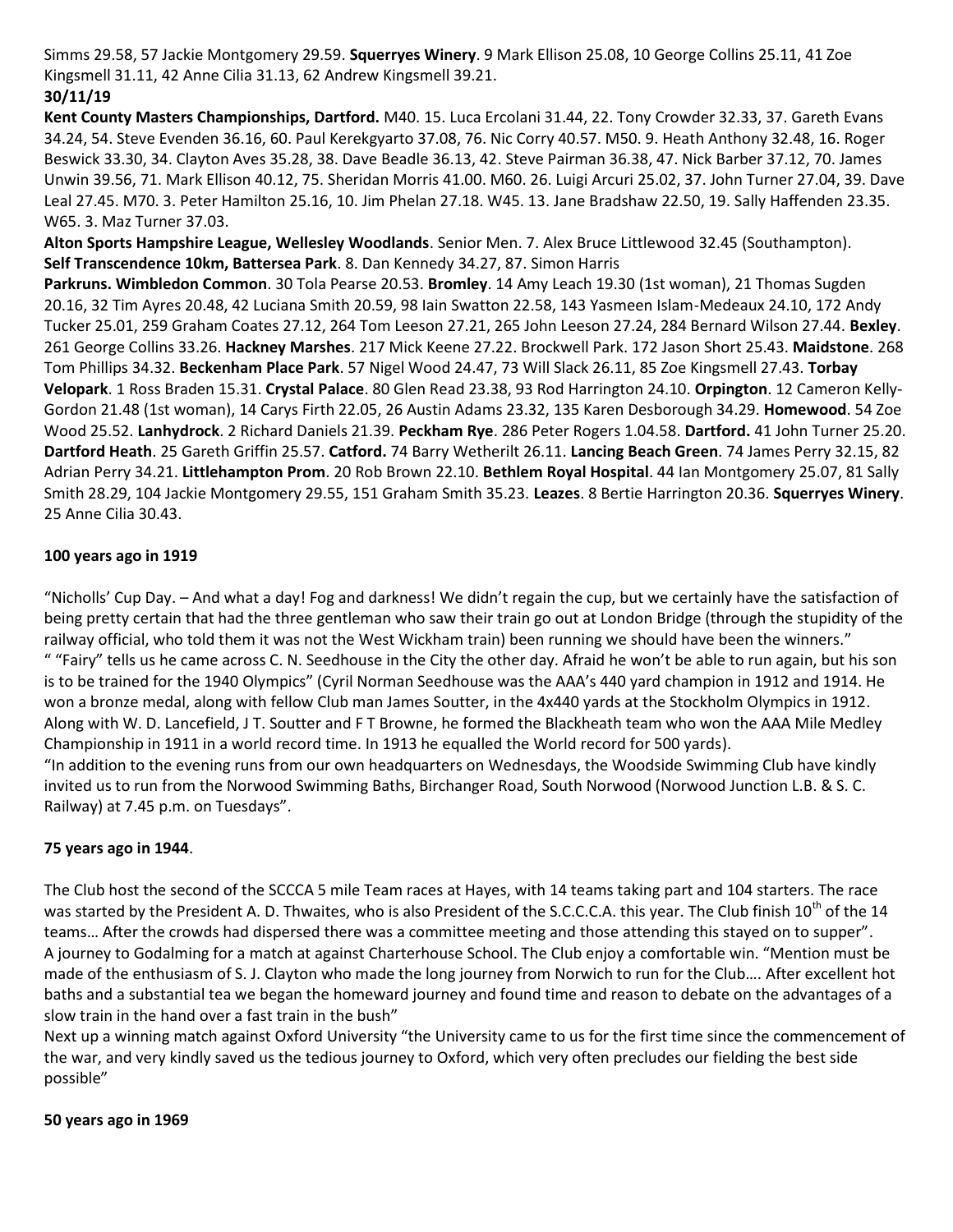The Club Centenary Dinner takes place at the Mansion House. Speakers include the Lord Mayor and "the President's chief guest Dr. Roger Bannister. "If the Lord Mayor was anywhere near, as he surmised, his 742<sup>nd</sup> speech in office, the practice had neither impaired the performance nor the sense of vitality and wit, and as for Dr. Bannister he endeared himself to the audience by his owning to be a hero-worshipper of our President … Had the eleven founder members been able to foresee the future they would have been astounded not only by the survival of the Club for 100 years but at the style in which this milestone was celebrated."



The Club Centenary Cross Country Race takes place at Sparrows Den.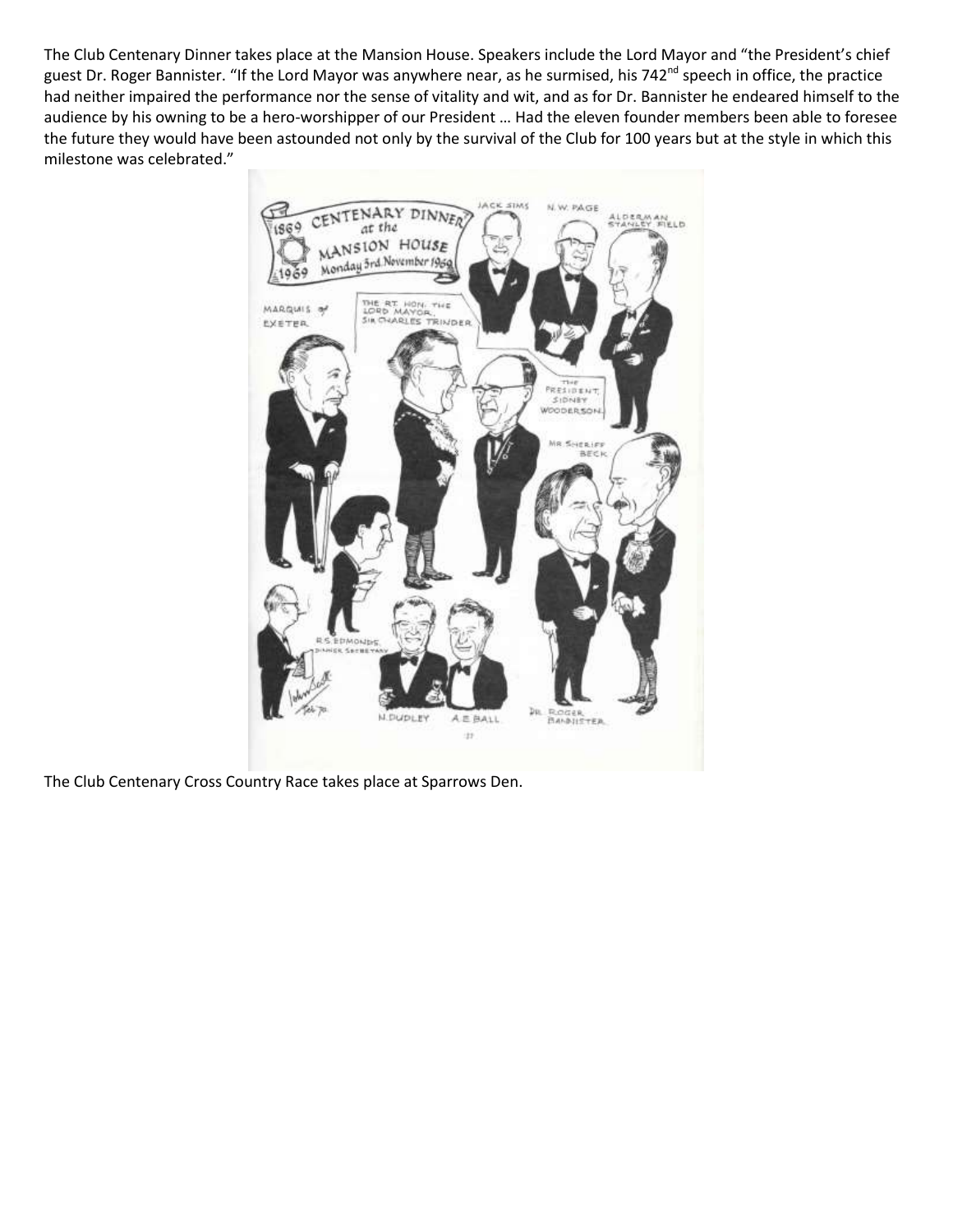No. 576, Vol. 72.

November 1969-February 1970



Club **Record** 

"Perfer et Obdura"

#### CENTENARY CROSS-COUNTRY RACE

SATURDAY, 29th NOVEMBER, 1969, AT SPARROWS DEN



First three home: L. to R.--Dai Francis (3rd), Bob Richardson (1st) and Bob Holt (2nd).

(Photo by courtesy of Ed Lacey and Athletics Weekly)

The Club, probably best remembered by many as a cross-country club, decided to put its 100 years of experience to good use by staging an invitation crosscountry race as part of the Centenary celebrations.

In order to stimulate public interest and to dispel the idea that all cross-country races start with clean runners rushing off into the nearest forest not to be seen until they reappear some time later covered in<br>mud, the race was to be held in Sparrows Den over<br>a course of one small and three large laps. The<br>total length of the course measured 11 kilometres, and spectators would be able to see the race over a great proportion of its length.

The Club faced, on paper, some formidable opposition. Teams from the E.C.C.U., the representative team of the strongest cross-country nation in the world, and six of our traditional rivals were invited to compete. In addition, due to the generosity of

Dunlops and the Montague Memorial Fund, the Club was able to invite two foreign teams. One was Louise A.V. from Brussels, who were second in the Belgian Championships in 1969, and their team included two Belgian Internationals, J. Peeters and J. Laureyns (only Laureyns actually ran). The other foreign team was Stade Francais de Paris, who are mainly a track club, but still managed to finish sixth<br>in the French Championships. There was some doubt as to whether the French team would be able<br>to compete as many of their athletes were unavailable, but fortunately, Past-President Harold Thompson, who was in Paris on business, spent the day before the race chasing around the city persuading the club's officials to muster a team. His efforts were<br>not in vain, for a party from Stade Francais travelled over by air on the Saturday morning just in time for the race.

Continued overleaf.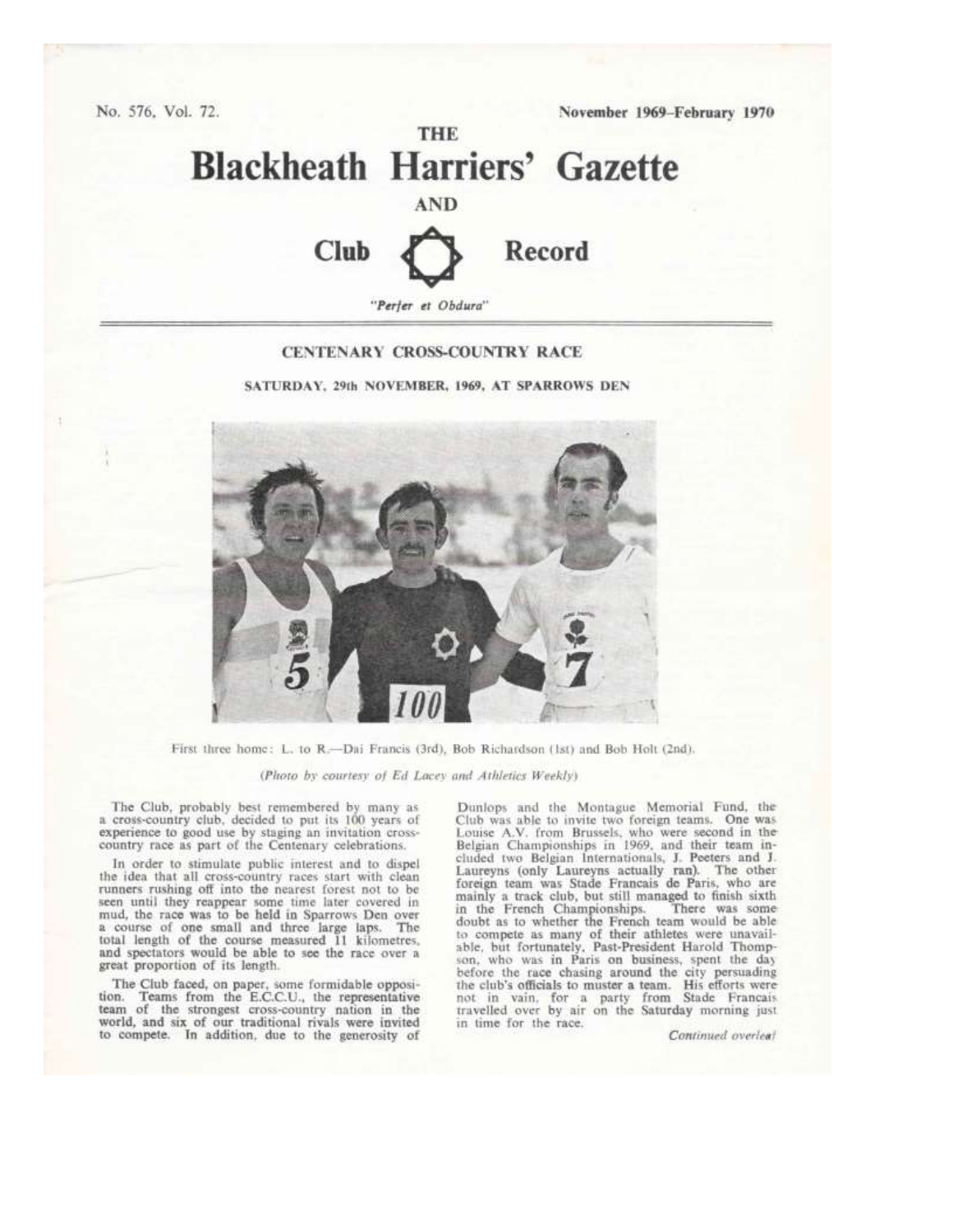# **BLACKHEATH HARRIERS**

101st SEASON, 1969-70

#### President: S. C. WOODERSON. "Metland," Raglan Road, Reigate, Surrey

Hon. Secretary: Hon. Treasurer: B. G. STONE, R.J. EDMONDS, 8 Iona Road, 60 Brabourne Rise, **Loose Court Estate,** Beckenham,

Continued from page 17.

Maidstone, Kent.

The morning of the race dawned bright and sunny. but with a slight ground frost. Mother Nature decided, at about mid-day, to test Blackheath's<br>powers of organisation by producing a two-hour<br>blizzard which transformed the roads in and around London to a shining white nightmare for drivers, and Sparrows Den to a virgin white Christmas card scene. For a period, everything seemed disrupted; competitors were slow to arrive, officials were feared lost, and the course markers buried in the snow.

Kent.

With snow still falling, runners were warming up, and there were a surprising number of hardy spectators waiting in the tea room. By 3.45 all but the Oxbridge team had arrived, and as the runners were<br>called to their marks, much to their relief, the snow had more or less stopped. Our President, Sydney Wooderson, had unfortunately failed to make the journey from his home at Redhill to Hayes due to the weather, and hard-working Past-President Alan Brent set the race under way.

The 61 runners set off through the six inches of snow at a steady pace, the early leaders being the E.C.C.U. team. After the small lap of 2 kilometres, the field was sorting itself out, and as the fast men the neuron so the pace quickened, Dai<br>pat used to the snow, so the pace quickened, Dai<br>Francis, of Westbury Harriers, representing the<br>E.C.C.U., setting the pace with Bob Richardson on<br>his heels. The Club team were well pl Horwood and Ian Wilson being well in contact with the leaders as the race disappeared up the hill into the woods for the first time. On the helter skelter descent from the woods, Francis was still leading from<br>Richardson, who was closely followed by R. Holt<br>Richardson, who was closely followed by R. Holt<br>and D. Fownes, both of the E.C.C.U. The rest of<br>the Club team were all

Dai Francis continued to force the pace, drawing Richardson and Holt away from the rest of the field. Peter Horwood came through in about 10th position. closely followed by Ian Wilson. Chris Woodcock, Bob Hawtin and Mike Willis came in the mid-teens: next came Tony Dunnett, having one of his best runs to date just in front of captain Nick Mandeville.

Fine the woods for the last time, the<br>race was really on; Bob Holt was leading, very<br>closely followed by Bob Richardson, with Dai<br>Francis still in contention. The two Bobs continued<br>their battle for the lead all the way ro field with Holt having the edge. However, with only 200 yards to go, Bob Richardson, appropriately wearing the number 100, powered his way past Holt to gain the lead by about one yard, which he was able to hold until the finish.

Dai Francis finished strongly to take third spot, and Ian Wilson moved through the field well on the

last lap to finish in 7th place. Peter Horwood recovered a little from his bad patch and got back to 10th position. Chris Woodcock produced a storming finish<br>to fill 13th position, and Mike Willis just got the better of Bob Hawtin, to close in the Club's scoring<br>team. Tony Dunnett, still only a youth, finished<br>22nd, beating many good names; Nick Mandeville completed the Club representatives, finishing in 24th place.

The team race was very close with the E.C.C.U.<br>beating the Club by 50 points to 66, and S.L.H. third. Our Continental guests faired quite well in<br>spite of the hilly nature of the course, Louise A.V.<br>finishing 4th, and Stade Francais 7th.

The resounding success of the event was the result of much hard work by a number of organisers and officials, but special mention should be made of the efforts of Alan Brent, George Brooks and Jack Sims.<br>One other popular feature which helped to keep alive spectators' interest during the time before the delayed start was the loudspeaker commentary from lan Smith. Both at this time and during the course of the race everyone was kept up-to-date with the latest developments.

After the race all the teams and some of the supporters had an excellent high tea, which was followed by the presentation of the awards by Past-President Dudley Child. In addition, each competitor was presented with a handsome china tankard, suitably in-

RESULT-1, R. Richardson, 34:10: 2, R. Holt (E.C.C.U.), 34:10; 3, D. Francis (E.C.C.U.), 34:18; 4, D. Fownes (E.C.C.U.), 35:24; 5, R. Gevers (S.L.H.); 35:28; 6, P. Braithwaite (T.H. & H.), 35:34; 7, T. Wilson, 35:36; 8, R. 36:15; 16, F. Gilson (S.L.H.), 36:31; 17, M. Willis, 36:38; 18, R. Hawtin, 36:44; 19, A. Avila (S.L.H.), 36:15; 16, F. Gilson (S.L.H.), 36:31; 17, M. Willis, 36:38; 18, R. Hawin, 36:48; 20, A. Pryor (S.L.H.), 36:50; 17, M. Willis, 36:48; 20, A. Pryor (S.L.H.), 36:50; 21, L. Duke (Ran.), 36:57; 22, A. Damnett, 37:06; 23, R. Ja

Stade Francais, 284; 8, Royal Military Academy, Sandhurst, 330.

Ranelagh H. and Orion H. did not close in.

18

Again at Sparrows Den the Club win the South of Thames Junior Championship for the first time. First home is Bob Hawtin in 4<sup>th</sup> with Chris Woodcock 7<sup>th</sup>, Bob Falconer 8<sup>th</sup> and Mike Willis 9<sup>th</sup>.

In the Nicholls Cup Mob Match against South London Harriers the Club field 85 runners a little down on the target of 100. "Splendid efforts had been made by a number of runners too seldom seen, alas, at Hayes. Dick Choat...made his first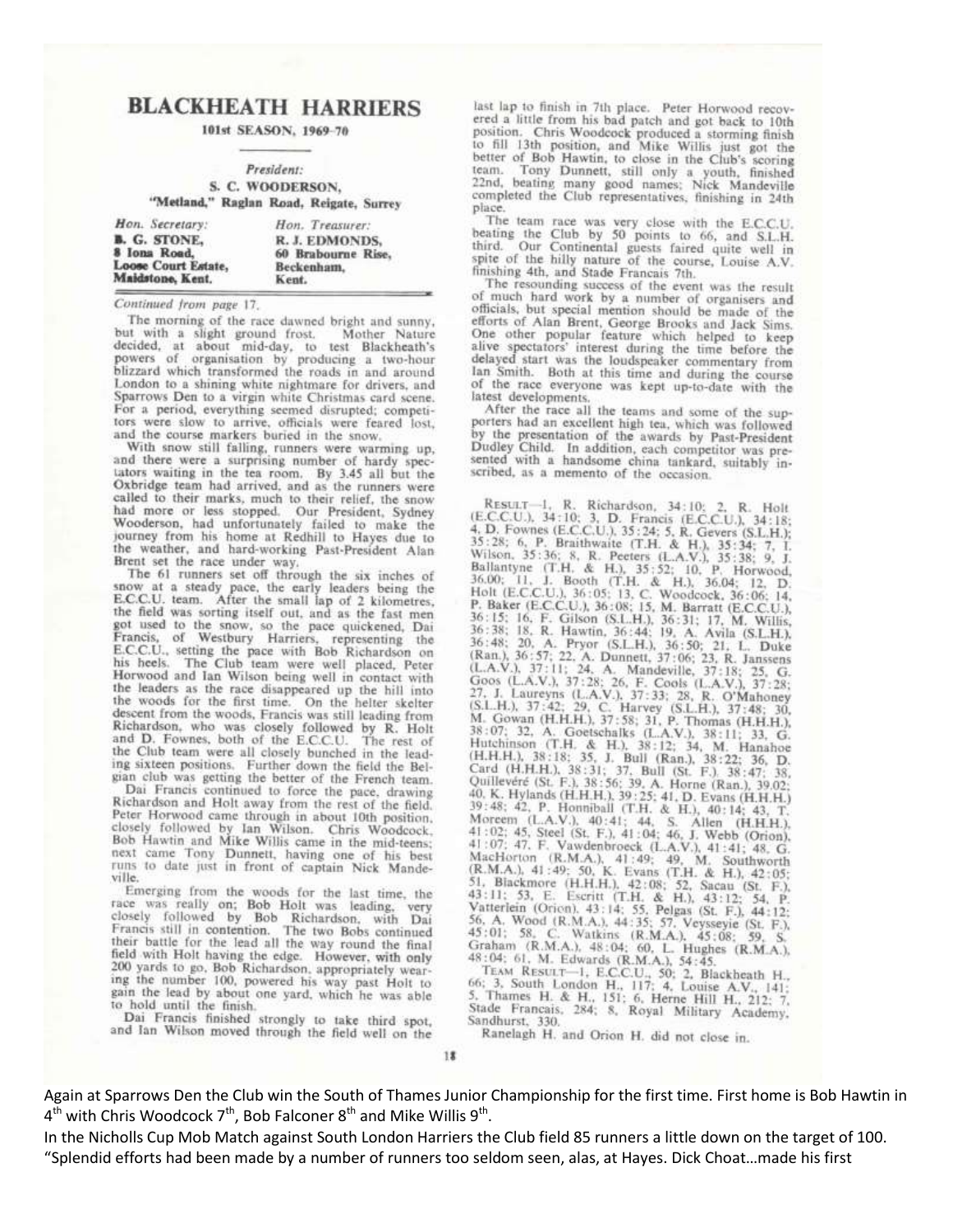appearance since 1954. David Fiddes was there, his lean body shivering somewhat after three year in Kenya. Pride of place, in respect of distance, travelled to attend the fixture, must be granted to Alan Stevens, who flew in from New Zealand." Bob Richardson was first home and the match was won. "The evening passed convivially, and a number of South London Harriers stayed to consume an excellent supper. The Nicholl's Cup was filled with what could be charitably described as "Blackheath bubbly", and was passed round the assembled company."

Bob Richardson wins the GLC Cross Country Championships at Parliament Hill.

"The proposed 200 Club is now being formed"

# **25 years ago in 1994**.

Tanya Blake finishes 2<sup>nd</sup> in the SEAA International in Margate. She is subsequently selected to represent Great Britain in the inaugural European Cross Country Championships at Alnwick. Following her selection she is knocked down by a cyclist while on a training run but after a hospital visit and physio she is back running in three days. (Find out how she gets on next month!)

James Harrison is second and Tim Dickinson third in the Lord Mayors Challenge race. The Club finish second in the team race with Mark Colpus  $11^{\text{th}}$ .

James is also second in the AAA 10km which is incorporated in the Brighton 10km. His train arrives just ten minutes before the race is due to start and he has to run over a mile to reach the start line. He arrives just 20 seconds before the gun goes. The Club finish second behind Cardiff and finish first in the Southern Championship.

Dave Taylor is first in the Orion Mob Match at Hayes. With eight in the top 10 and 16 in 20 the Club enjoy a comfortable victory.

Spencer Newport represents Great Britain in an Ekiden Relay in Japan.

Frank Dick is the Club's guest of honour at the Club Dinner, his first engagement with a club since resigning as head of UK coaching in March. He offers to give two lectures to the Club's coaches.

The Blackheath under 13 girls team finishes third in the National Road Relays in Sutton Coldfield. Gemma Viney runs the equal fastest leg of the day. This is the first time the womens section have won National medals.

The Sevenoaks Chronicle features an item on Club Member Fergus Anckorn and his visit to Japan. He was in a Japanese POW camp in the 2<sup>nd</sup> World War. "Now I have seen the Japanese at their worst and their best, nothing was too much trouble for them." While being treated in hospital in the war, the Japanese massacred all the doctors, nurses and patients but he survived as they thought he was already dead.

# **20 years ago in 1999**.

Dave Heath represents England in the Cross Cup in Ghent where he places  $5^{th}$ .

Dave Taylor times 2.18.57 at the Frankfurt Marathon but is adrift of the Olympic qualifying time of 2.14.00.

At the ECCA relays in Mansfield, the senior men finish fifth but are only five seconds off the silver medallists. Last leg runner Spencer Newport only comes along to watch his wife Angela race but comes in at very short notice. Andy Arrand, Joe Mills and Dave Lee complete the team.

Tim Hutchings is the principal guest at the Club Dinner.

# **15 years ago in 2004**

The Senior Mens team of Michael Skinner, Andy Rayner, Russell Bentley and Barry Stephenson finish in 5th place in the ECCA National Cross Country Relays in Mansfield. Michael Skinner's leg of 14.42 is the second quickest of the day. Michael Skinner just misses out on a place in the GB team for the European Cross Country Championships when he finishes  $6<sup>th</sup>$  in the Trials at Parliament Hill.

At the age of 40, Dave Taylor wins the Brighton 10km in 30.12.

The Club lose the Orion Mob match. Anthony Draper wins the Club 7.5 mile race with Jennie Butler taking the womens title. The Club have six winners in the latest Kent League Fixture, Chris Daniel, Ella Fisher, Katie Murray, Amy Smith, Steve Cavey and Amy DeMatos.

There are changes in the Club coaching programme with the introduction of sessions for 9 and 10 year olds on Monday night at Norman Park.